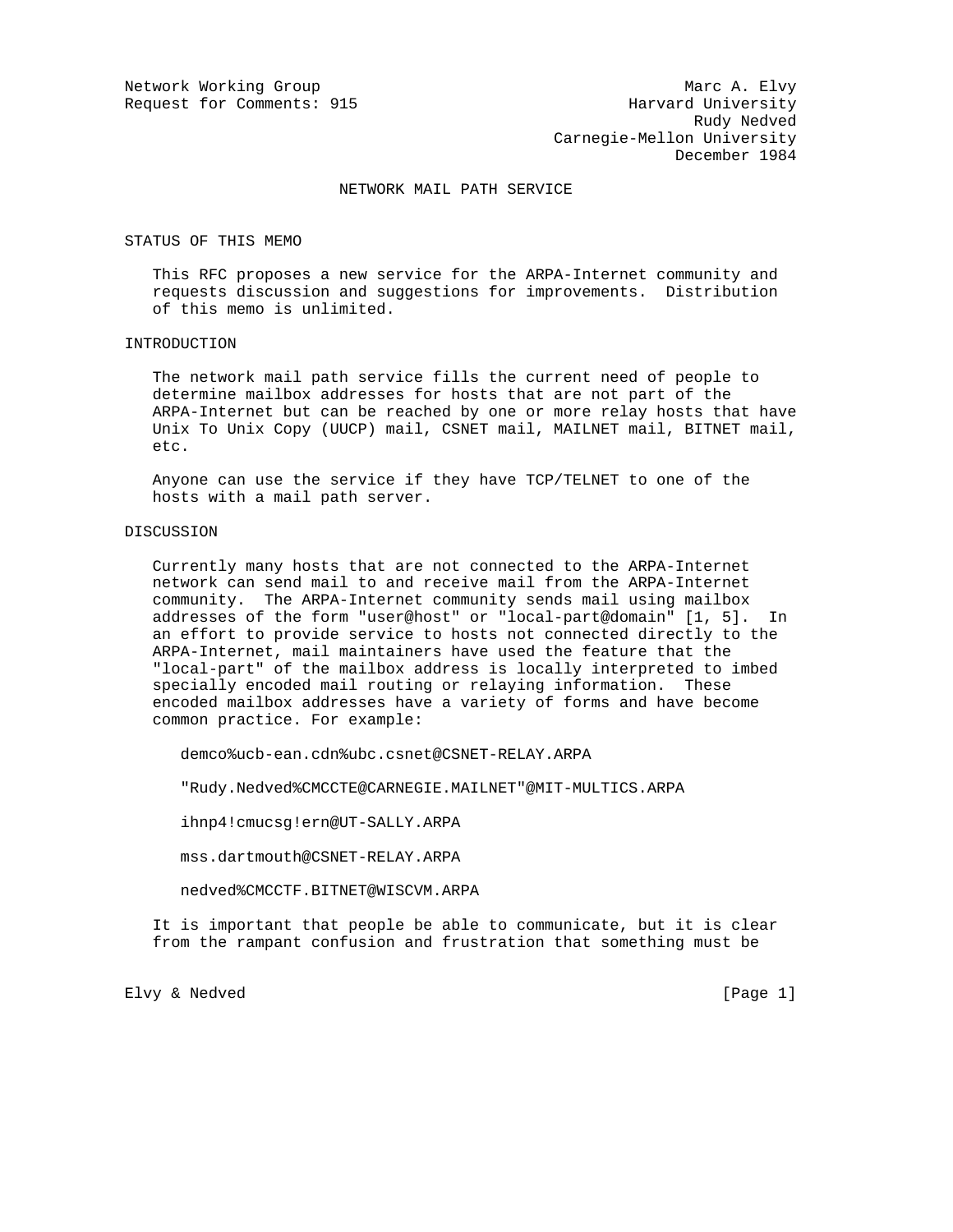provided to make it easier for people to address mail to non-ARPA-Internet hosts. The result, for a variety of reasons, has been the work and development of the Domain Name system and facilities [2, 3, 7, 9], and it is expected to make mailbox addresses be as simple as the current ARPA-Internet mailbox format (e.g., "user@domain").

 How do people discover the special encoded addresses for non-ARPA-Internet host mailboxes until the domain name system is working and covering the majority of hosts in the mail world? The proposed solution to this problem is to provide a network service for the ARPA-Internet and a mail service for the non-ARPA-Internet hosts that, given a host and an optional addressing system or communication protocol or some other piece of information, supplies the mailbox address format for sending mail to that host. For example, "nedved@Carnegie.MAILNET" would be translated by the server to "nedved%Carnegie.MAILNET@MIT-MULTICS.ARPA". This memo covers the proposed network service.

## DOCUMENT CONVENTIONS

Unless otherwise noted, all numbers are in decimal.

 The term "host", as used in this document, describes one computer system which may have more than one name associated with it. It may have a name for each network or mail connection it supports and may have several nicknames or aliases for the computer and/or for each set of network names that the computer has acquired.

## OVERVIEW

 The network service is a connection based application on TCP [4]. A server listens for TCP connections on the assigned port of 117 [8]. It responds to the connection with a coded greeting message and waits for a command line. For each command line sent to the server, the server will respond with a coded message. The special command QUIT causes the server to respond with a coded closing message and closes the connection.

Elvy & Nedved [Page 2]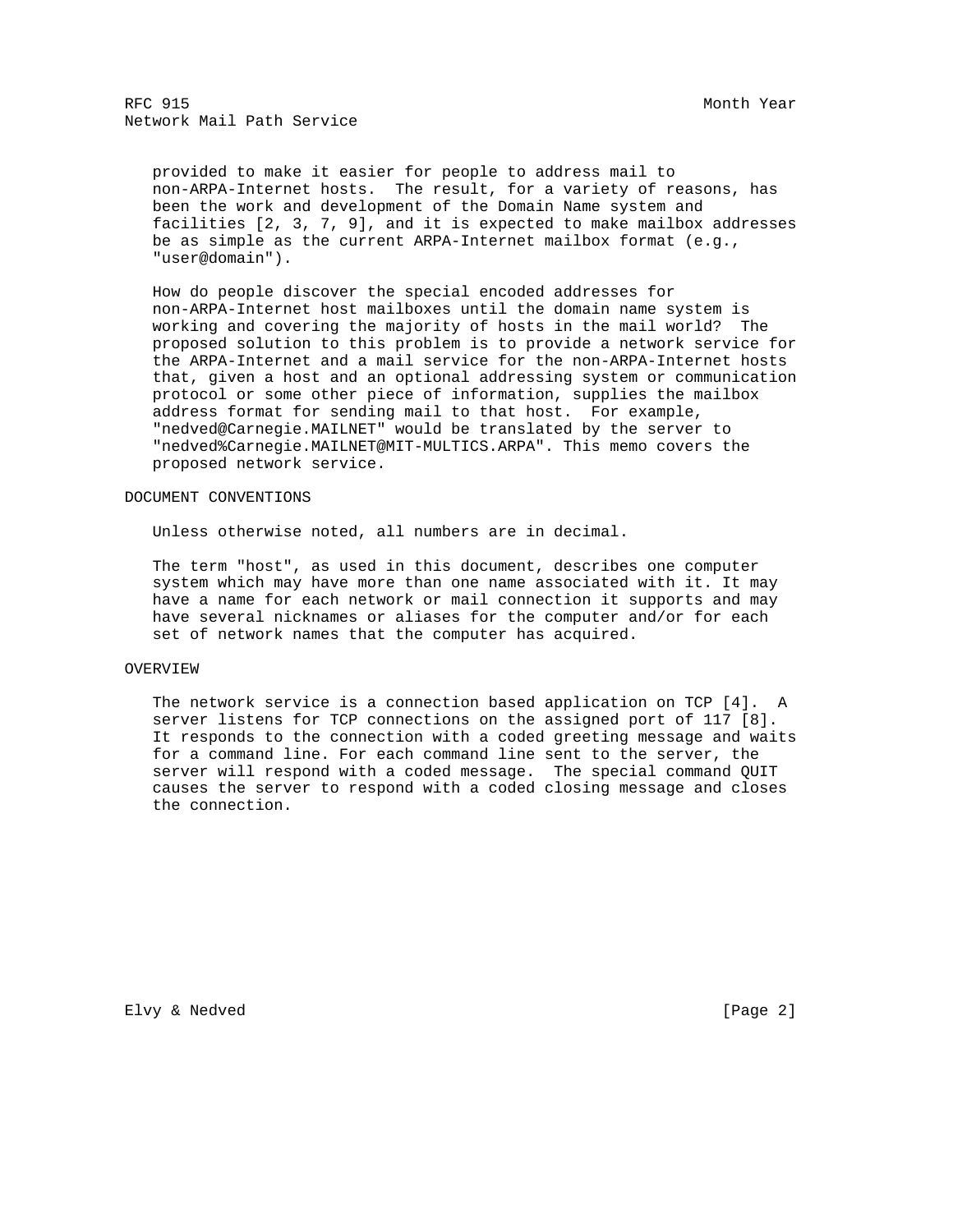## DESIGN GOALS

 One of the goals is to provide the service to as many ARPA-Internet hosts as possible. In the current ARPA-Internet, experience has shown that software people first implement TELNET/TCP [6] before any other network application or protocol. Therefore, it is a sub-goal that people be able to access the service using available programs (with minimal modifications) that implement TELNET/TCP. Therefore, TELNET/TCP on port 117 will work correctly. The server understands TELNET options but refuses all option negotiations that disagree with the NVT characteristics defined by the TELNET protocol (see [6]), does not echo, and expects command lines to end with <CRLF> (ASCII code 13 (octal 15) followed by code 10 (octal 12)). Character echoing and line editing is expected to be handled by the user host for the benefit of the user.

 Mail systems and other programs are also expected to be able to access and understand the service. Each command reply can have multiple line responses with text understandable by the novice user. Each command is encoded so as to make it easy for a program to parse the lines and extract interesting information, such as whether the operation was successful.

THE PROTOCOL

 Given the developing nature of the protocol and its intent, the command lines are composed of a command (case ignored) followed by white space, the argument(s) and a <CRLF>. The white space is required if any arguments are supplied but the arguments are optional. White space following the command and any optional arguments are ignored.

 <cmdline> := <cmd> [<WS> <args>] [<WS>] <CRLF> <WS> := [<WS>] <WS> | <TAB> | <SPACE>

 Coded response lines have the rigid format of a 3-digit decimal code followed by a space or a dash followed by text composed of characters within the ASCII range 32 to 126 (octal 40 to 176) with <CRLF> at the end of the line. The dash after the 3-digit code indicates at least one more response line will be supplied while the space indicates the current response line is the last one.

 <rspline> := <digit><digit><digit><cont><rtext><CRLF>  $<$ cont> :=  $<$ SPACE> | "-"

Elvy & Nedved [Page 3]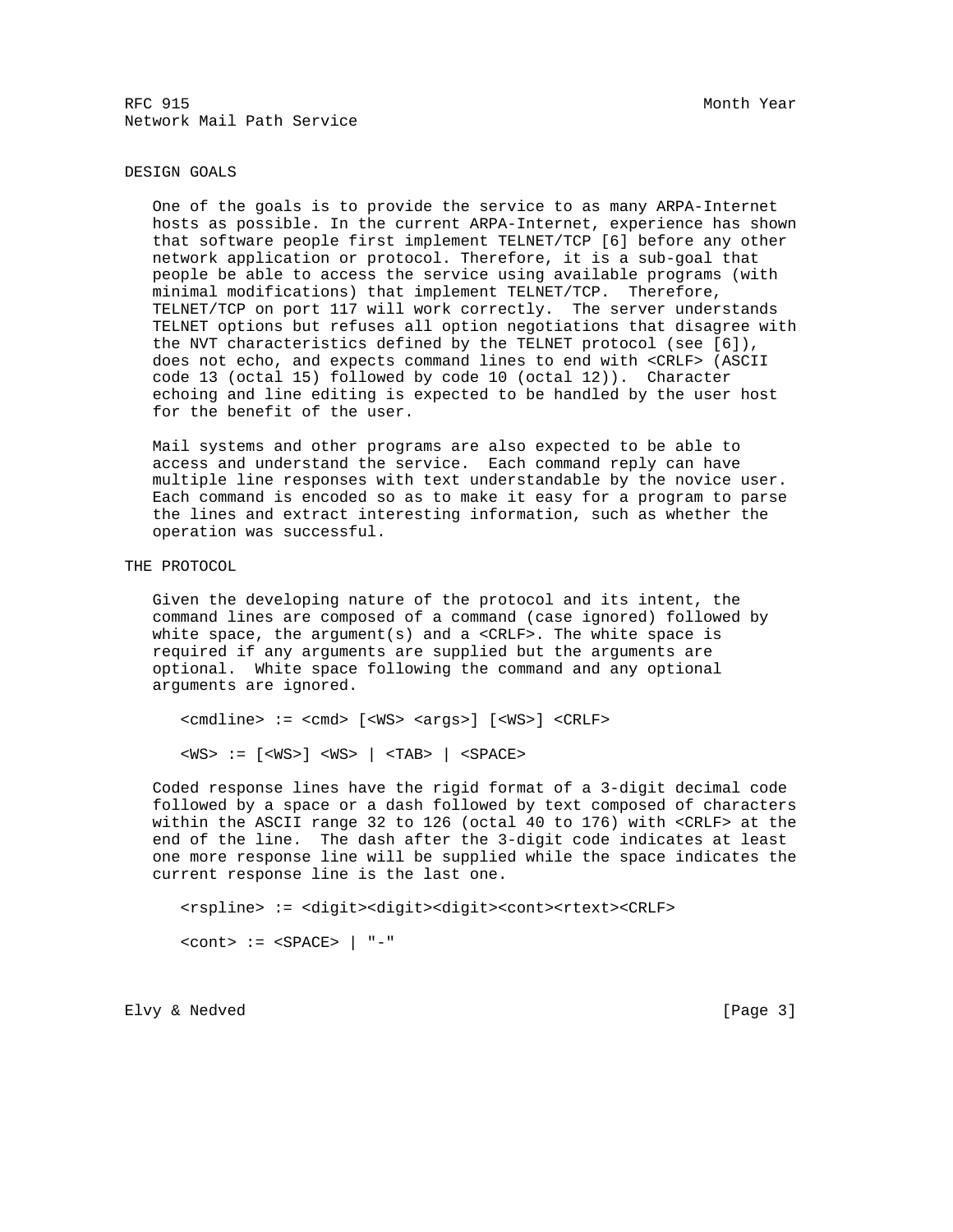<rtext> := ASCII characters in the range 32 to 126.

 Some of the successful response text to certain commands have rigid formats so programs can extract path information. The commands that have format restrictions are clearly noted and the response format is documented with the command.

 The response codes are in the range from 200 to 599 inclusively. The following paragraphs provide the break down for each digit.

 The first, most significant, digit is the success indicator. It breaks down into the simple success and total failure responses but includes the ability to communicate a temporary failure condition and the need for further information that has worked so well for SMTP [5] and other similiar protocols. The codes are:

2xx Positive reply.

- 3xx Intermedate reply. Positive acknowlegement but more information is neccessary.
- 4xx Temporary error. Try again later.
- 5xx Permanent error. Do not retry.

 The second digit is used to classify the response to provide a flavor for certain types of success. The flavor is apparent in providing the response on whether a host name is known by a domain name server or not. The codes are:

- x0x Command related response.
- x1x Connection related response.
- x2x Database related response.
- x3x Domain transition related response.
- x4x Data added response.
- x5x Data deleted response.
- x6x Data modified response.

Elvy & Nedved [Page 4]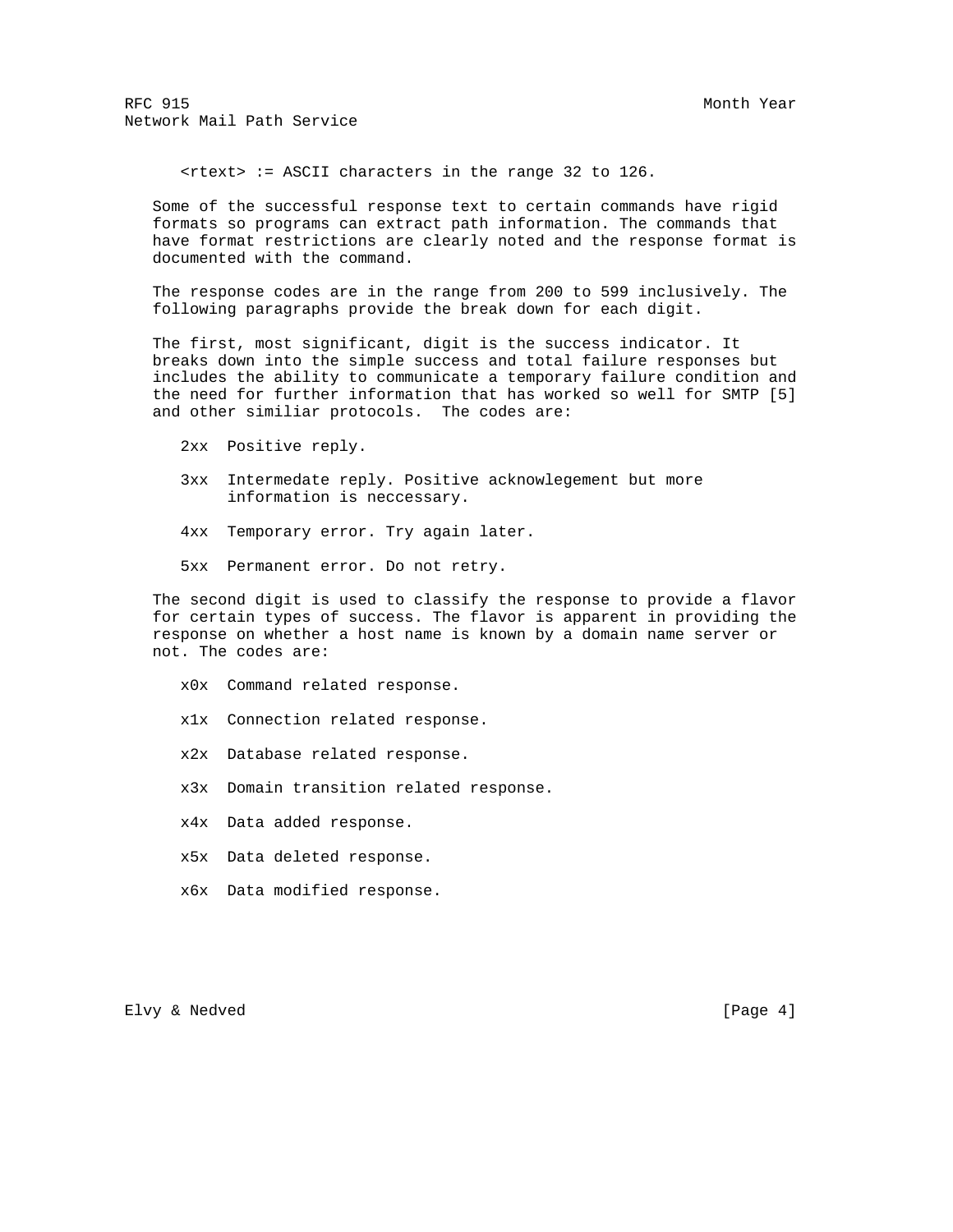## BASIC IMPLEMENTATION

 The minimum implementation is the support of three commands: HELP, PATH and QUIT. The HELP command provides some level of documentation and possibly lists the known addressing or communication protocols. The PATH command takes as a required argument a user name or id followed by a "@", followed by a domain style host name whose domain components may be an addressing protocol, a communication environment, or an unofficial or colloquial domain.

 S: (server listens on port 117) U: (user connects to port 117) S: 210-Welcome to the CMU network mail path service. S: 210 Type 'HELP' for help. U: help S: 200-The server currently knows about the following mail worlds: S: 200- BITNET,UUCP,CSNET,.AC.UK,EARNET,JANET,CDNNET S: 200-Use the PATH command with "user@host.world" to get the S: 200 ARPA-Internet mail address. U: path root@inria.uucp S: 220 philabs!mcvax!inria!root@SEISMO.ARPA U: quit S: 211 Bye bye. S: (server closes connection)

## DETAILED PROTOCOL DESCRIPTION

 The protocol is designed to provide a flexible but conservative mechanism for providing responses and adding experimental or extended commands.

<user connects to server>

 The server responds with a message indicating the status of the server and optional information.

- 210 Greeting message indicating the server is ready.
- 410 The server is down for some unknown reason for a short time.
- 510 The server is unavailable.

HELP [<arg>]

 The server can respond with general help information about the server, about the specific topic described by "arg", or it can

Elvy & Nedved [Page 5]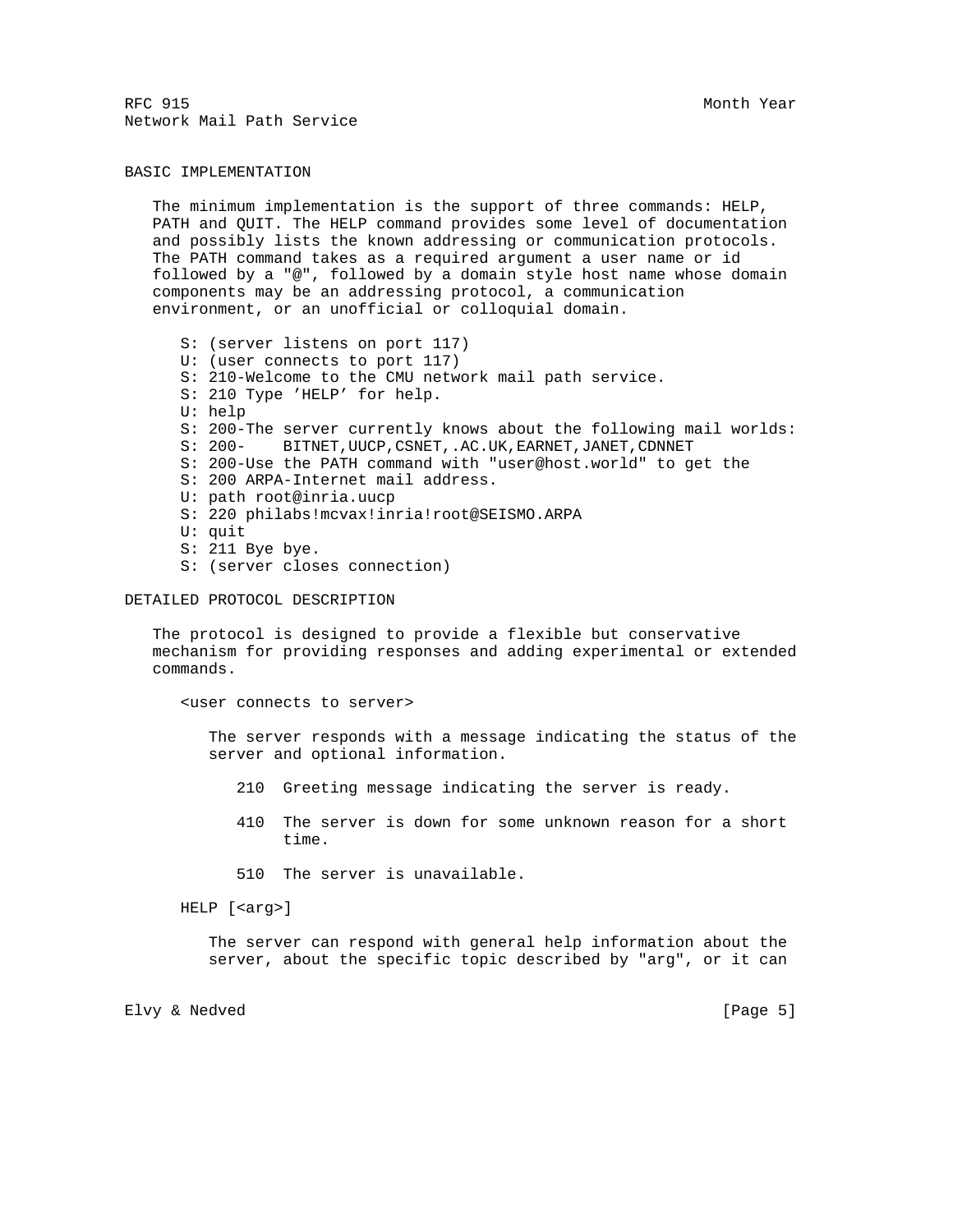> indicate that something is temporarily wrong with the HELP facility. It is strongly recomended that the general HELP command documentation be implemented and expanded.

200 General or specific documentation given.

220 Documentation given from a database.

421 Service temporarily unavailable.

501 Command not implemented or topic not known.

PATH <user>@<host>

 The server normally responds with either the mail path that will work for the given mailbox address or indicates the domain style host name is unknown. If the database is in transition or inconsistent, a temporary or permanent error can be supplied.

- 220 Rigid format route given.
- 230 Rigid format route given. Domain servers should be used.
- 420 Database problems. Try again later.
- 501 Invalid argument form or null argument given.
- 520 No such host found in database.
- 521 Host name is ambiguous.

 When a route is supplied with the 2xx success responses. It has a fixed format with a one-line response. The format is as follows:

<3-digit-code><SP><local-part>@<domain><CRLF>

 The "local-part" and "domain" components are defined under the SMTP protocol [5] and are intended to be used over SMTP connections.

QUIT

Respond and close the server down.

211 Close the connection down.

Elvy & Nedved [Page 6]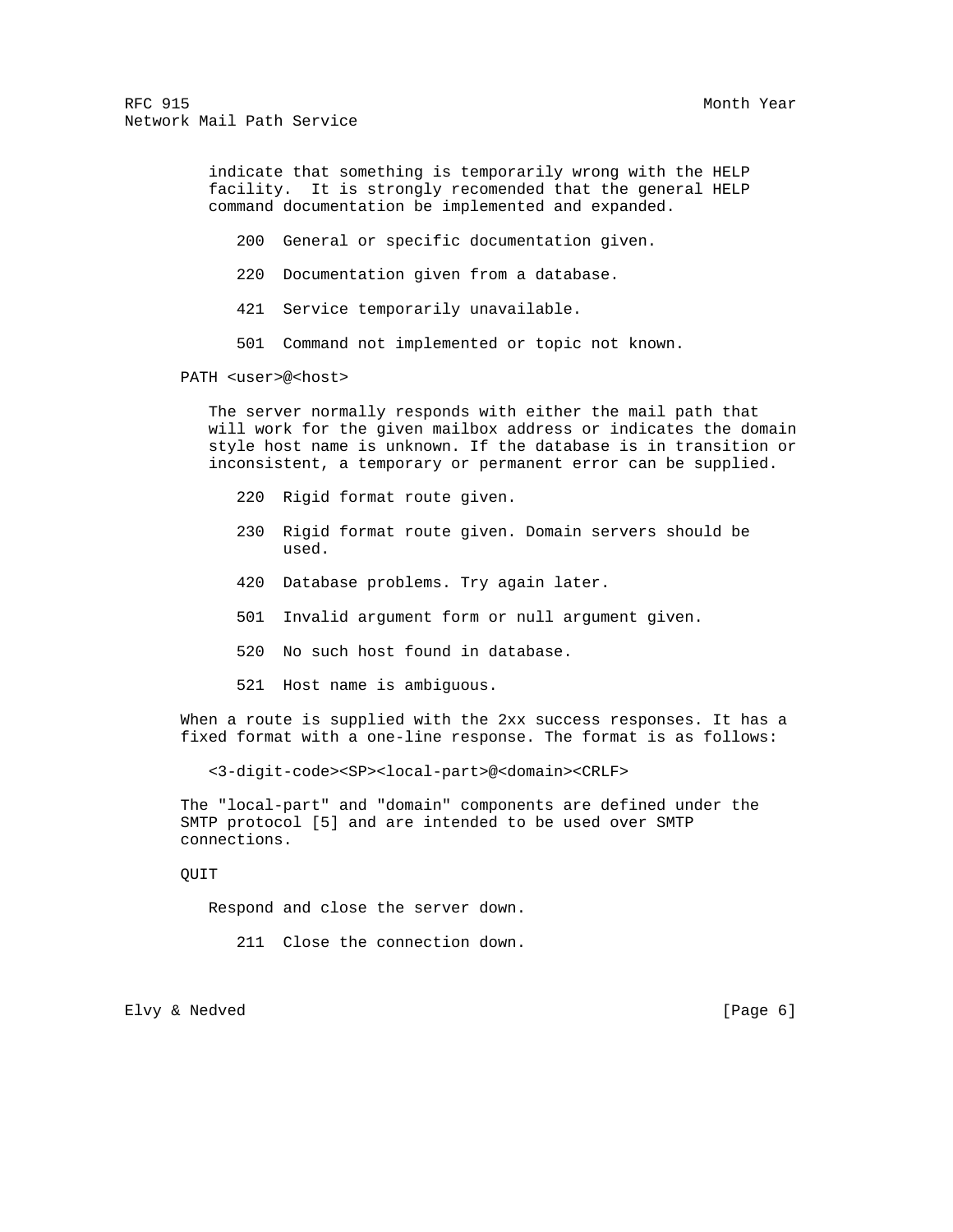One special code is reserved and is used for a special case. The code is 412 and is sent when the server has been waiting for a response for more then 2 minutes and has decided to timeout the connection. After the "412 <timeout msg>" is sent, the server may close or possibly abort the connection.

 Because of the somewhat experimental nature of the server, additional commands are expected to be added as they become needed. No restrictions are placed on the names of these experimental commands other then the must not conflict with the basic commands and are not allowed to be abbreviated (i.e., "SEAR" can not be used for "SEARCH").

## PATH COMMAND ARGUMENTS

 It is important to understand that the server is an aid to users that may have minimal amount of information about the host. Therefore the PATH command takes domain style host names that may be complete or incomplete specifications for the host and may be common or colloquial domain names. The servers look through the entire database for anything that matches and try to find the best answer disregarding any local domain information. If several hosts have the same nickname or alias and lack distinguishing domain components, the server returns an error response containing all of the hosts found. Some implementation may even break down the host name and indicate in error messages that even though it did not find the host, it found something else that might be what the user wanted.

MAIL PATH SERVICE AND DOMAINS

 As mentioned previously, the mail path service is not intended to be a replacement or a parallel service to the domain name system. It is a stop gap measure and, when most of the domain name system is in place, will probably be disabled on some or most of the hosts with the service.

 Mail systems should check the domain name servers for the specified host before trying a mail path server. The mail path servers should be modified when one or more domain servers are in place to check if a host is part of the domain system and to generate an error or an indication (but still include the path information) if a host is found to be a part of the domain system.

 The names used by the mail path servers have no official standing in the ARPA-Internet community and have colloquial origins. The domain name components are based on the adminstrative entities involved whereas many of the current unofficial common domain style names for

Elvy & Nedved [Page 7]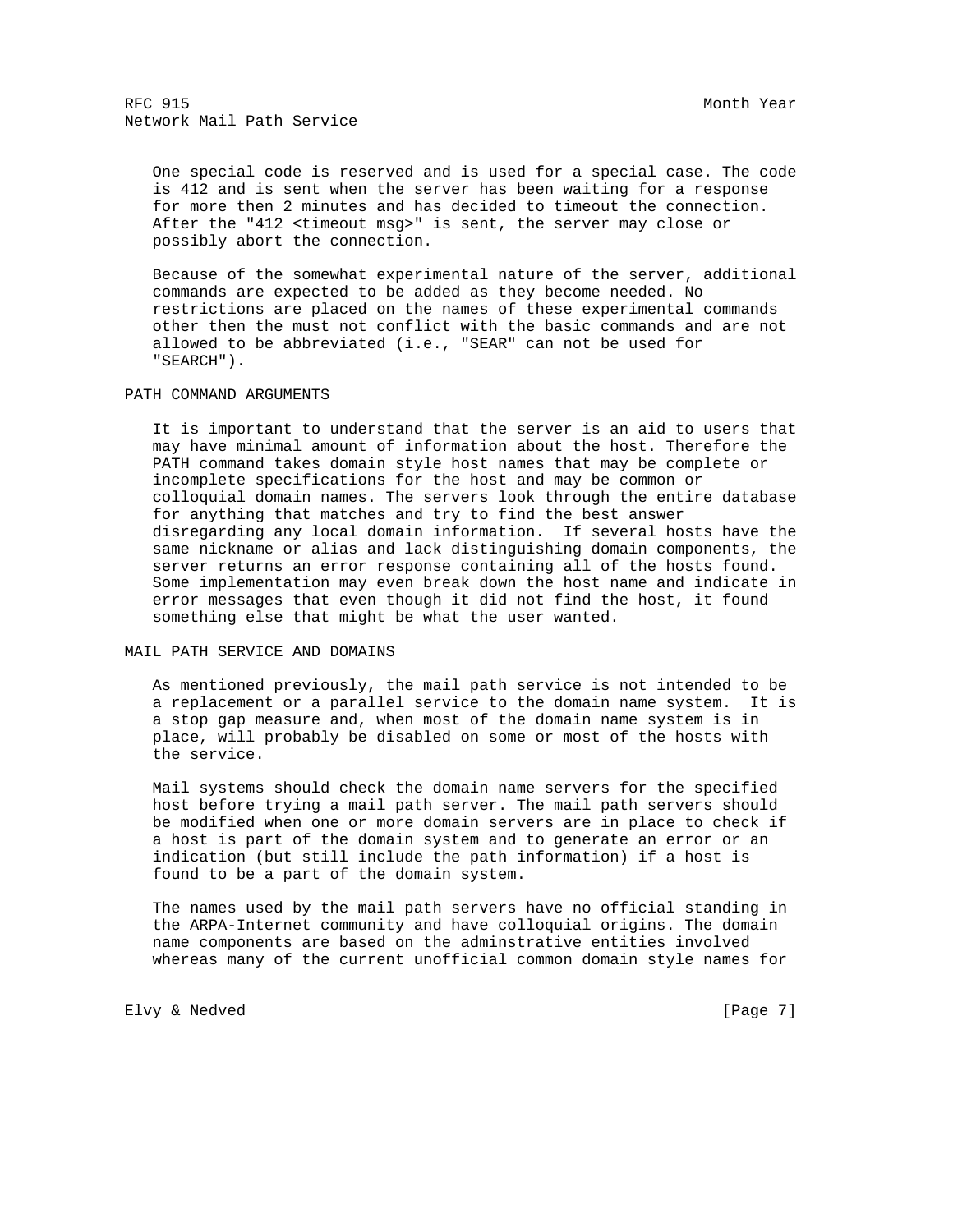non-ARPA-Internet hosts are based on the protocol used, the relay host used, or some acronym that someone dreamed up. Only a few of the current domain style names that are privately in use are expected to be used by the ARPA-Internet community when the domain name service is in use by the majority of the ARPA-Internet community.

## CAVEATS

 The greatest problem with the new service, as implemented, is that it reports paths from the service host rather than from the user's host. This is due to the nature of software. It would be more convenient if it reported a correct path from the caller's host, but this would require a different method of database management (a method which could quickly compute the path from the caller's machine or a machine which would be willing to keep updated databases for each host (which is impractical)).

 Two minor problems exist with the database used by the software. Many relay hosts exist in several different protocol or addressing name spaces but under different names. The current software cross referencing for the multiple protocol relay hosts is done by hand, but, given the seeming reliability of these relay hosts, the problem does not appear to be significant. The second problem is that the data should be collected from the actual relay hosts to ensure correctness, but in many cases this is impossible.

#### EXAMPLES

 Find a route to CMU-CC-TE in the CARNEGIE part of MAILNET for user id EN0C:

 S: (server listens on port 117) U: (user connects to port 117) S: 210-Welcome to the CMU network mail path service S: 210 Type 'HELP' for help. U: path EN0C@CMU-CC-TE.CARNEGIE.MAILNET S: 220 EN0C%CMU-CC-TE%CARNEGIE.MAILNET@MIT-MULTICS.ARPA U: quit S: 211 Bye bye. S: (server closes connection)

Elvy & Nedved [Page 8]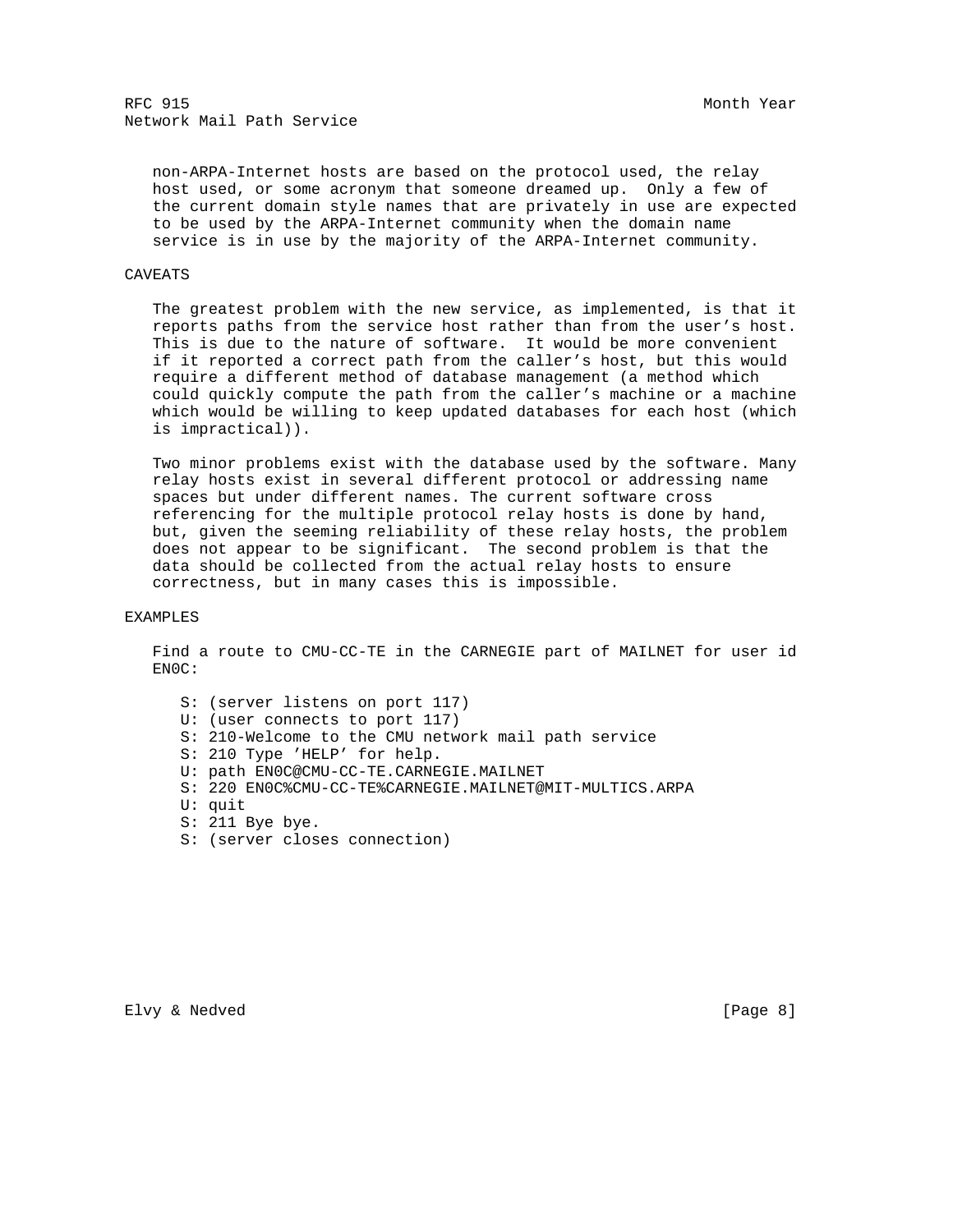Find a route to a host which has an unknown addressing system or communication protocol and for which the name may be an alias:

 S: (server listens on port 117) U: (user connects to port 117) S: 210-Welcome to the CMU network mail path service S: 210 Type 'HELP' for help. U: path mss@dartvax S: 220 mss%dartmouth@CSNET-RELAY.ARPA U: quit S: 211 Bye bye. S: (server closes connection)

 Find a route to a host that is known by a very long domain style name but is not in the current ARPA-Internet host tables:

 S: (server listens on port 117) U: (user connects to port 117) S: 210-Welcome to the CMU network mail path service S: 210 Type 'HELP' for help. U: path rob@vax1.cent.lanc.ac.uk S: 220 rob%vax1.cent.lanc@UCL-CS.ARPA U: quit S: 211 Bye bye. S: (server closes connection)

 Find a route to a host without any additional information and the name is discovered to be ambiguous:

 S: (server listens on port 117) U: (user connects to port 117) S: 210-Welcome to the CMU network mail path service S: 210 Type 'HELP' for help. U: path brad@pitt S: 521-Several hosts found under the name of 'pitt', try one of: S: 521-brad@pitt.UUCP S: 521-brad@pitt.CSNET U: path brad@pitt.CSNET S: 220 brad%pitt@CSNET-RELAY.ARPA U: quit S: 211 Bye bye. S: (server closes connection)

Elvy & Nedved [Page 9]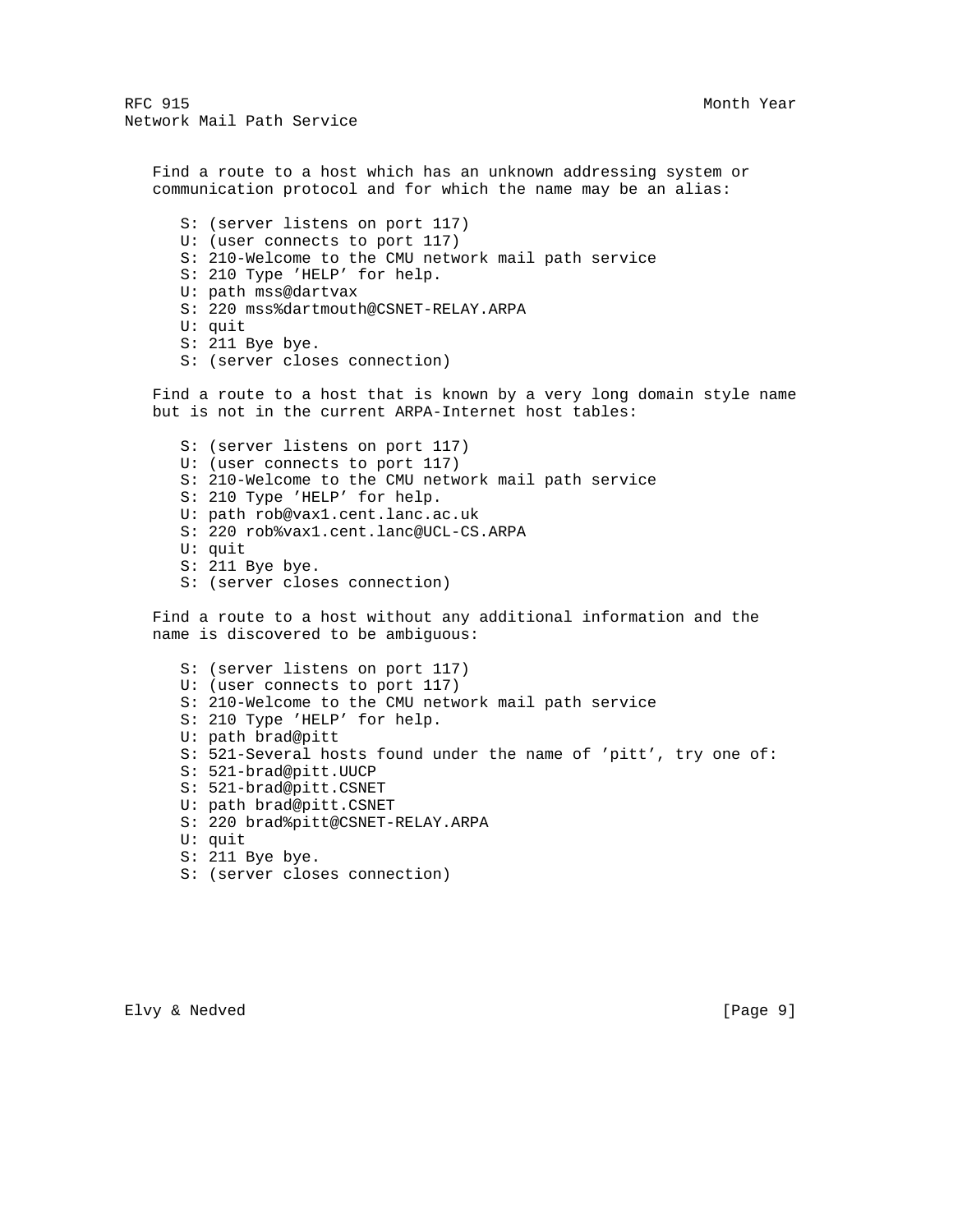## ACKNOWLEDGEMENTS

 The original protocol was documented by Marc Elvy for a server that he and Alan Langerman built. The server used the pathalias software created by Steve Bellovin, as modified by Peter Honeyman and Robert T. Morris, to maintain the host to host connection database. The software provided a way for people to make sense out of the jungle of UUCP hosts. The Info-Nets@MIT-MC mailing list, created and maintained by Robert Krawitz, made the CMU and Harvard mail path projects aware of each other and the people on the list provided many of the mail relay databases that are in use by the mail path servers. The original server may be accessed through TCP port 117 on harvard.arpa -- the "pathto" program that runs under 4.2BSD UNIX may be obtained as a front end to the server from RFC915@HARVARD.ARPA.

 The current protocol scope was changed by Rudy Nedved to cover BITNET, CSNET, MAILNET and other "mail networks" and further refined by Marc Elvy, Alan Langerman and others.

 Comments should be sent to RFC-915@HARVARD.ARPA or mailed (via the U.S. Postal Service) to:

 Marc A. Elvy 108 Aiken Computation Laboratory 33 Oxford Street Harvard University Cambridge, MA 02138

(617) 495-5849

 Rudy Nedved Department of Computer Science Carnegie-Mellon University Schenley Park Pittsburgh, PA 15213

(412) 578-7685